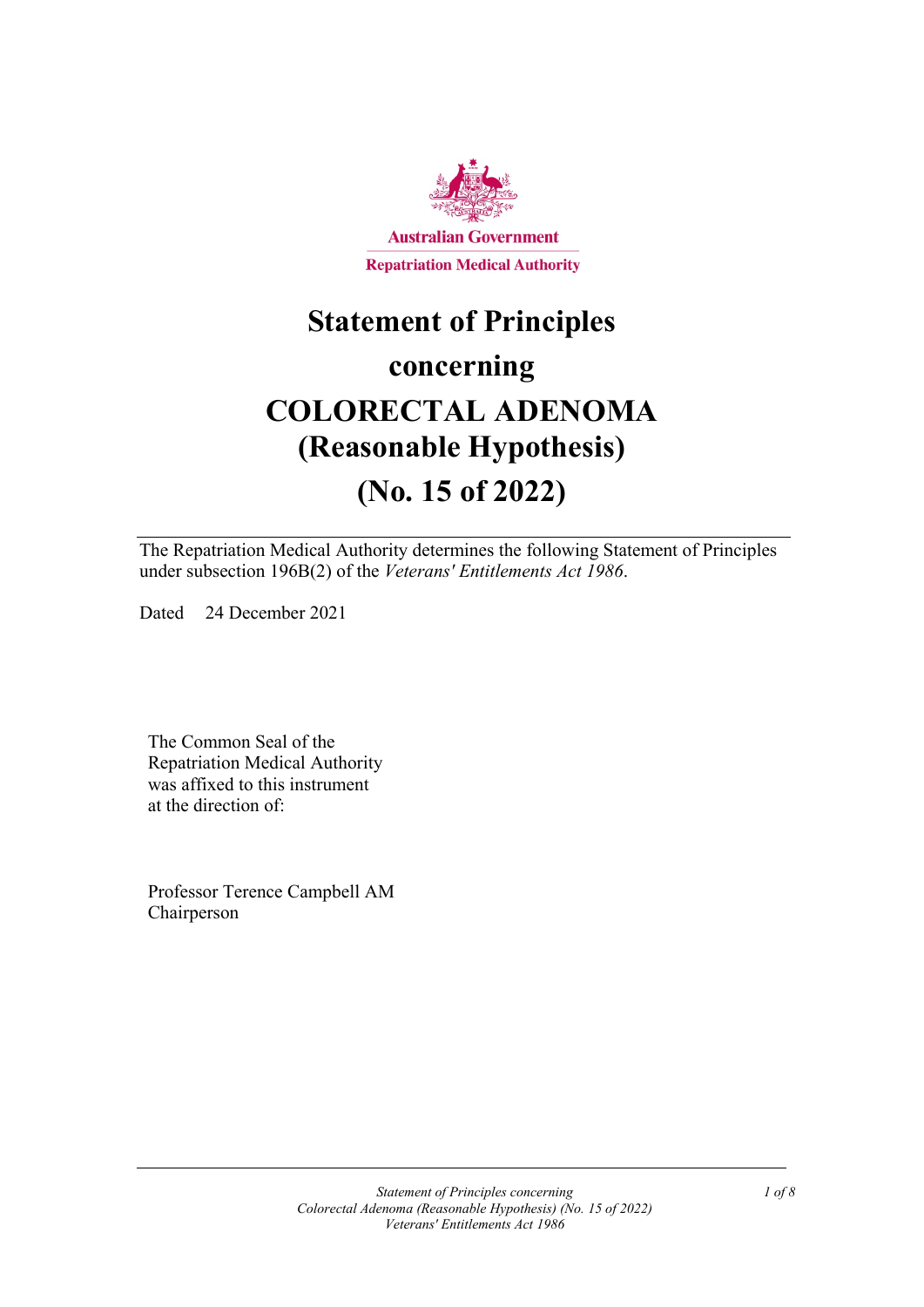# Contents

|  | $\mathfrak{D}$ |                                                                                  |  |
|--|----------------|----------------------------------------------------------------------------------|--|
|  | 3              |                                                                                  |  |
|  | 4              |                                                                                  |  |
|  | 5              |                                                                                  |  |
|  | 6              |                                                                                  |  |
|  | 7              | Kind of injury, disease or death to which this Statement of Principles relates 3 |  |
|  | 8              |                                                                                  |  |
|  | 9              |                                                                                  |  |
|  | 10             |                                                                                  |  |
|  | 11             | Factors referring to an injury or disease covered by another Statement of        |  |
|  |                |                                                                                  |  |
|  | $\mathbf{1}$   |                                                                                  |  |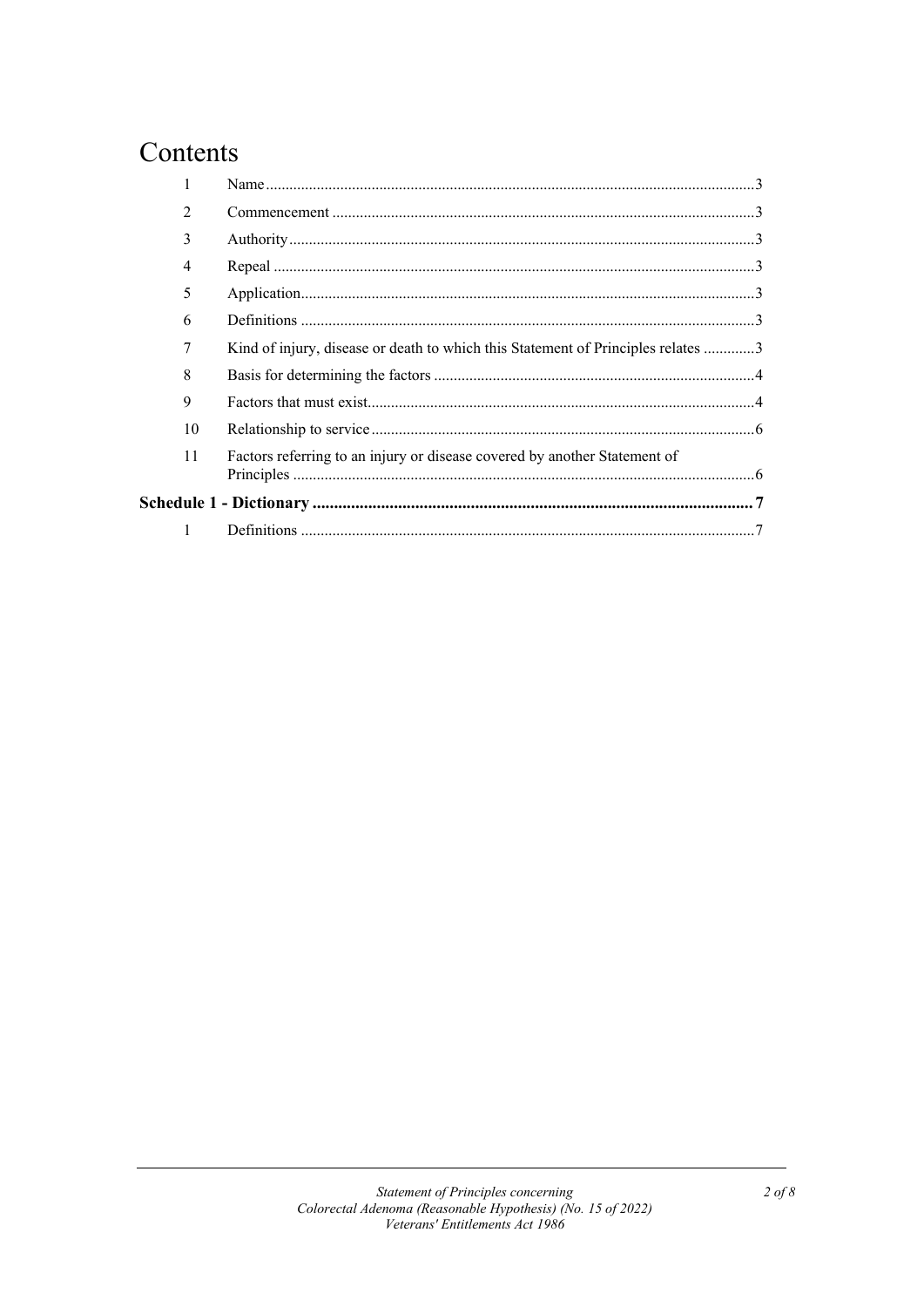# **1 Name**

This is the Statement of Principles concerning *colorectal adenoma (Reasonable Hypothesis)* (No. 15 of 2022).

# **2 Commencement**

This instrument commences on 31 January 2022.

# **3 Authority**

This instrument is made under subsection 196B(2) of the *Veterans' Entitlements Act 1986*.

# **4 Repeal**

The Statement of Principles concerning colorectal adenoma No. 35 of 2013 (Federal Register of Legislation No. F2013L01138) made under subsection 196B(2) of the VEA is repealed.

# **5 Application**

This instrument applies to a claim to which section 120A of the VEA or section 338 of the *Military Rehabilitation and Compensation Act 2004* applies.

# **6 Definitions**

The terms defined in the Schedule 1 - Dictionary have the meaning given when used in this instrument.

# **7 Kind of injury, disease or death to which this Statement of Principles relates**

(1) This Statement of Principles is about colorectal adenoma and death from colorectal adenoma.

#### *Meaning of colorectal adenoma*

- (2) For the purposes of this Statement of Principles, colorectal adenoma:
	- (a) means a benign neoplasm arising from the epithelial cells of the colorectum; and
	- (b) includes:
		- (i) adenomatous polyp;
		- (ii) sessile serrated adenoma; and
		- (iii) traditional serrated adenoma; and
	- (c) excludes:
		- (i) benign neoplasms of the anus and anal canal;
		- (ii) familial adenomatous polyposis;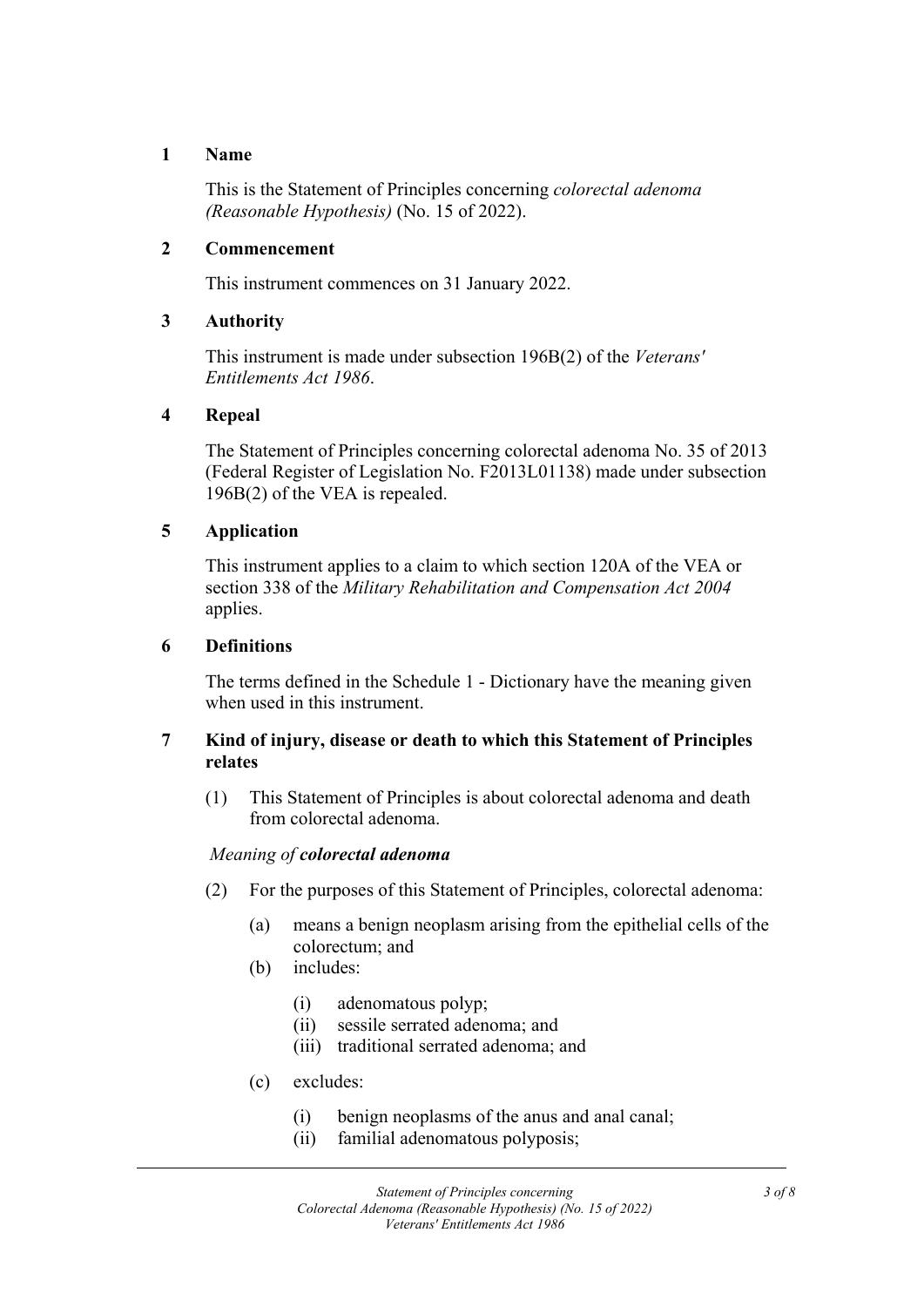- (iii) non-neoplastic polyps of the colon;
- (iv) nonepithelial neoplasms of the colon; and
- (v) non-polypoid dysplasia.
- (3) While colorectal adenoma attracts ICD-10-AM code D12.0, D12.1, D12.2, D12.3, D12.4, D12.5, D12.7 or D12.8, in applying this Statement of Principles the meaning of colorectal adenoma is that given in subsection (2).
- (4) For subsection (3), a reference to an ICD-10-AM code is a reference to the code assigned to a particular kind of injury or disease in *The International Statistical Classification of Diseases and Related Health Problems, Tenth Revision, Australian Modification* (ICD-10-AM), Tenth Edition, effective date of 1 July 2017, copyrighted by the Independent Hospital Pricing Authority, ISBN 978-1-76007-296-4.

#### *Death from colorectal adenoma*

(5) For the purposes of this Statement of Principles, colorectal adenoma, in relation to a person, includes death from a terminal event or condition that was contributed to by the person's colorectal adenoma.

Note: *terminal event* is defined in the Schedule 1 - Dictionary.

#### **8 Basis for determining the factors**

The Repatriation Medical Authority is of the view that there is sound medical-scientific evidence that indicates that colorectal adenoma and death from colorectal adenoma can be related to relevant service rendered by veterans, members of Peacekeeping Forces, or members of the Forces under the VEA, or members under the MRCA.

Note: *MRCA*, *relevant service* and *VEA* are defined in the Schedule 1 - Dictionary.

#### **9 Factors that must exist**

At least one of the following factors must as a minimum exist before it can be said that a reasonable hypothesis has been raised connecting colorectal adenoma or death from colorectal adenoma with the circumstances of a person's relevant service:

- (1) having smoked tobacco products:
	- (a) in an amount of at least 10 pack-years before the clinical onset of colorectal adenoma; and
	- (b) commencing at least 5 years before the clinical onset of colorectal adenoma; and

if smoking has ceased before the clinical onset of colorectal adenoma, then that onset occurred within 30 years of cessation;

Note: *one pack-year* is defined in the Schedule 1 - Dictionary.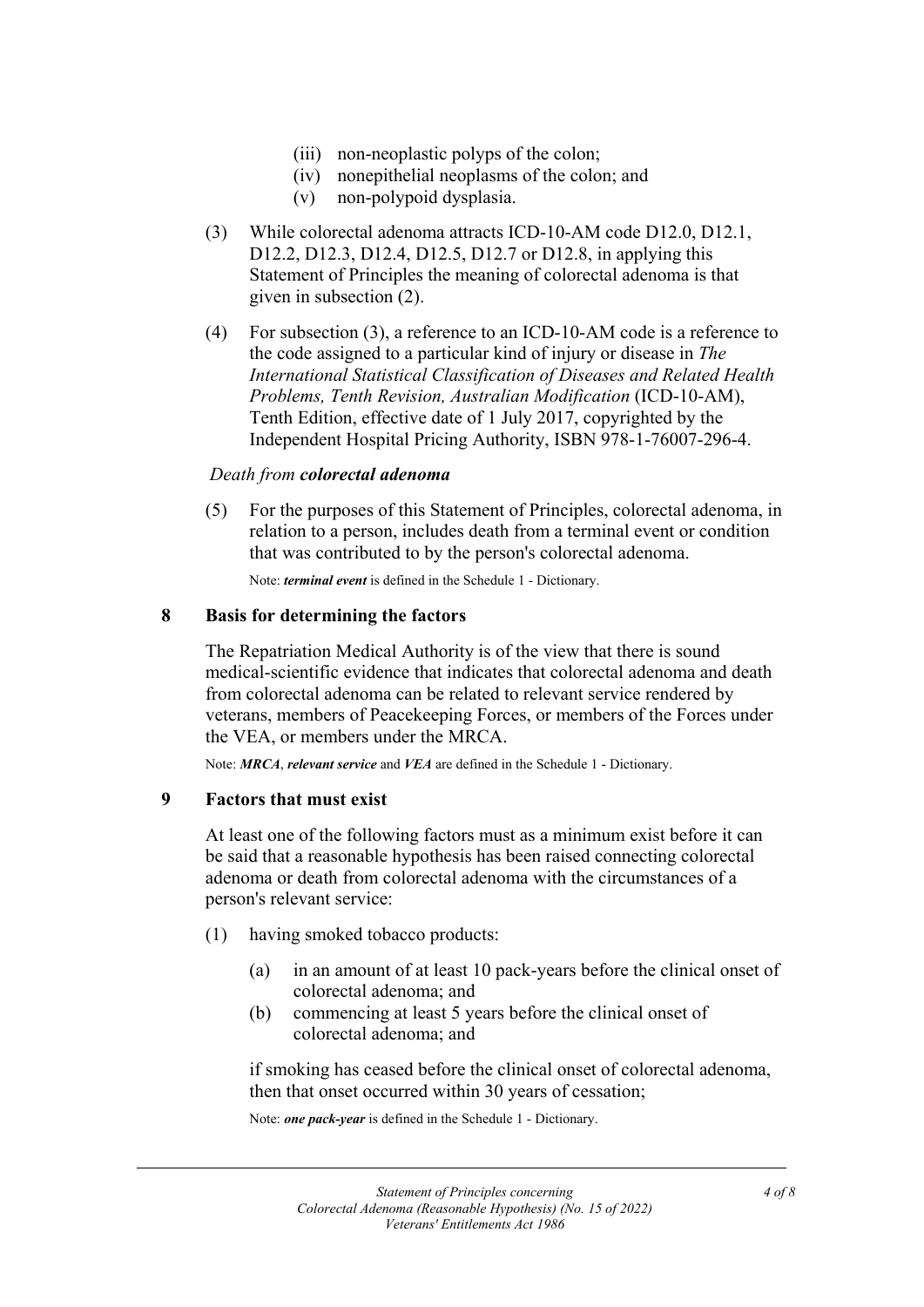(2) consuming at least 250 kilograms of alcohol before the clinical onset of colorectal adenoma;

Note: Alcohol consumption is calculated utilising the Australian Standard of 10 grams of alcohol per standard alcoholic drink.

(3) being overweight or obese for at least 5 years within the 30 years before the clinical onset of colorectal adenoma;

Note: *being overweight or obese* is defined in the Schedule 1 - Dictionary.

- (4) having diabetes mellitus for at least 5 years before the clinical onset of colorectal adenoma;
- (5) inability to consume an average of at least 20 grams per day of fibre in food, for at least 5 consecutive years within the 10 years before the clinical onset of colorectal adenoma;

Note: *fibre in food* is defined in the Schedule 1 - Dictionary.

- (6) having a solid organ transplant at least 5 years before the clinical onset of colorectal adenoma;
- (7) having a ureterosigmoidostomy involving the affected part of the colorectum at least 5 years before the clinical onset of colorectal adenoma;
- (8) for adenoma of the colon only:
	- (a) inability to undertake any physical activity greater than 3 METs for at least 10 consecutive years within the 30 years before the clinical onset of adenoma of the colon;

Note: *adenoma of the colon* and *MET* are defined in the Schedule 1 - Dictionary.

(b) having acromegaly before the clinical onset of adenoma of the colon;

Note: *acromegaly* and *adenoma of the colon* are defined in the Schedule 1 - Dictionary.

(c) consuming an average of at least 100 grams per day of red meat, for at least 5 years within the 10 years before the clinical onset of adenoma of the colon;

Note: *adenoma of the colon* and *red meat* are defined in the Schedule 1 - Dictionary.

(d) consuming an average of at least 25 grams per day of processed meat product, for at least 5 years within the 10 years before the clinical onset of adenoma of the colon;

Note: *adenoma of the colon* and *processed meat product* are defined in the Schedule 1 - Dictionary.

(e) inability to consume an average of at least 100 grams per day of any combination of fruit and vegetables, for at least the 5 years before the clinical onset of adenoma of the colon;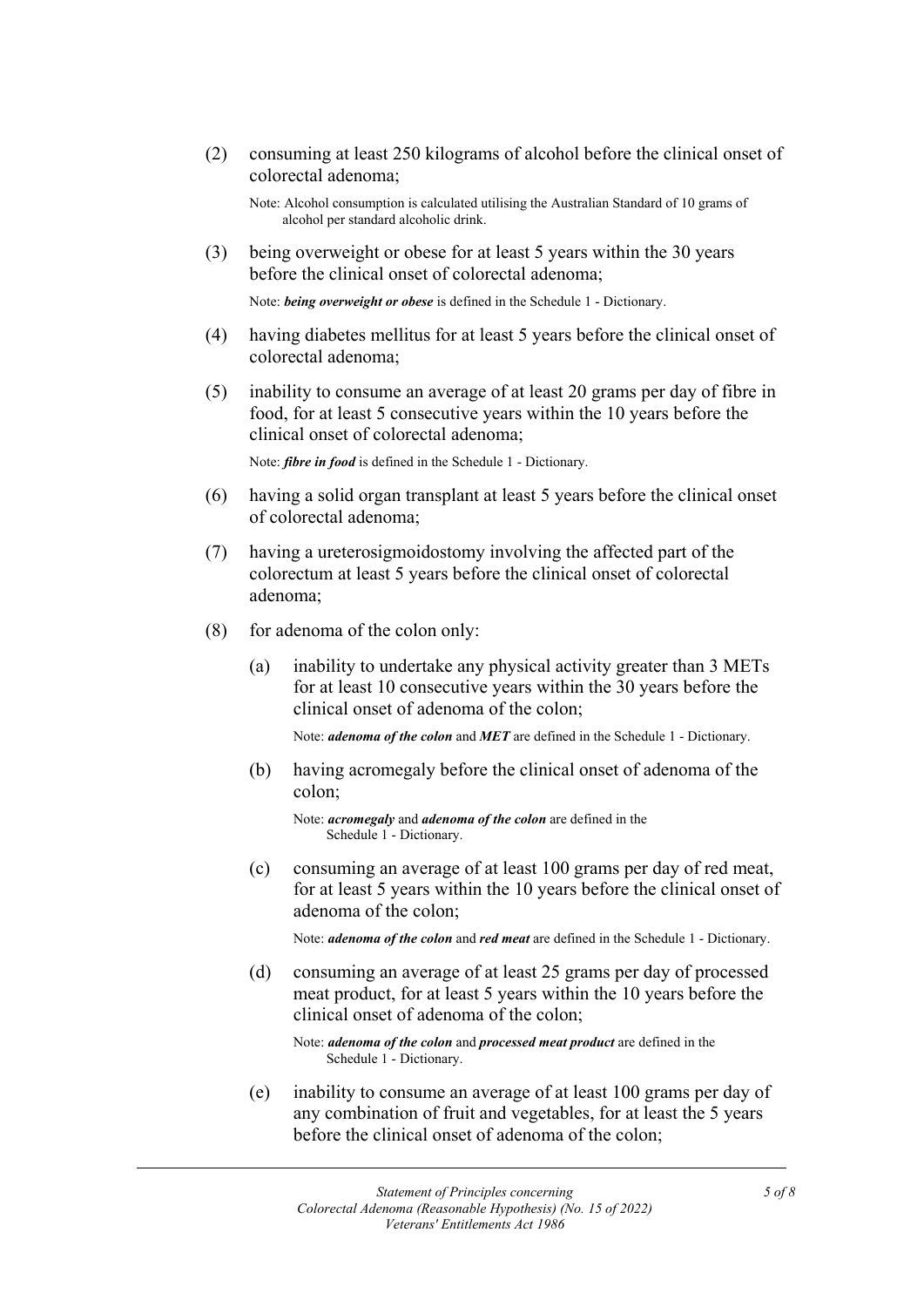Note: *adenoma of the colon* is defined in the Schedule 1 - Dictionary.

(9) inability to obtain appropriate clinical management for colorectal adenoma.

# **10 Relationship to service**

- (1) The existence in a person of any factor referred to in section 9, must be related to the relevant service rendered by the person.
- (2) The factor set out in subsection 9(9) applies only to material contribution to, or aggravation of, colorectal adenoma where the person's colorectal adenoma was suffered or contracted before or during (but did not arise out of) the person's relevant service.

# **11 Factors referring to an injury or disease covered by another Statement of Principles**

In this Statement of Principles:

- (1) if a factor referred to in section 9 applies in relation to a person; and
- (2) that factor refers to an injury or disease in respect of which a Statement of Principles has been determined under subsection 196B(2) of the VEA;

then the factors in that Statement of Principles apply in accordance with the terms of that Statement of Principles as in force from time to time.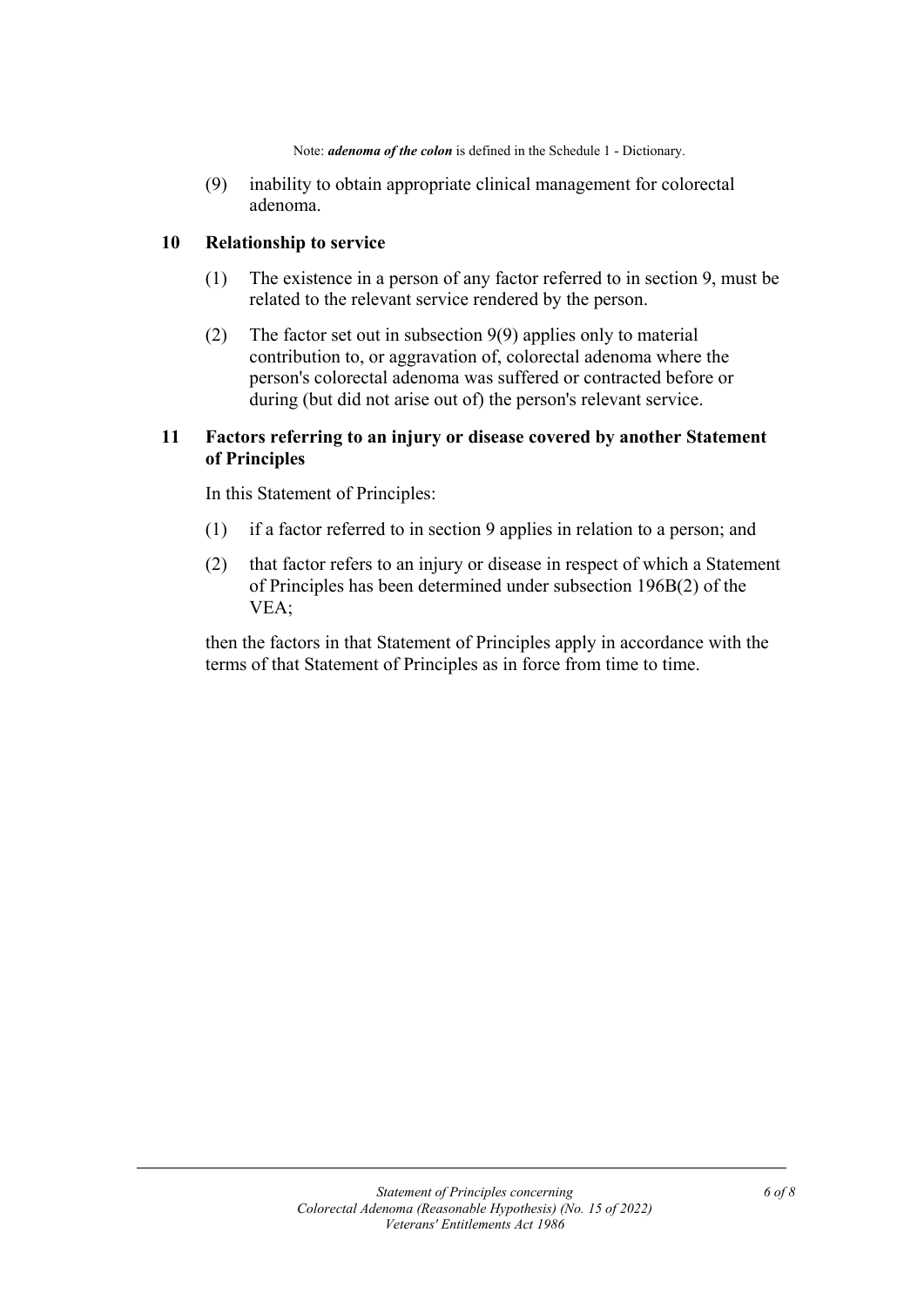# **Schedule 1 - Dictionary**

Note: See Section 6

# **1 Definitions**

In this instrument:

*acromegaly* means a chronic disease of adults resulting from excessive production of growth hormone after closure of the epiphyses.

*adenoma of the colon* means a benign epithelial neoplasm of the colon. Anatomically the colon is defined as extending from the caecum, including the ileocaecal junction and the vermiform appendix, to the sigmoid colon, not including the rectosigmoid junction.

*being overweight or obese* means:

- (a) having a Body Mass Index (BMI) of 25 or greater; or
- (b) for males, having a waist circumference exceeding 94 centimetres; or
- (c) for females, having a waist circumference exceeding 80 centimetres.

Note: *BMI* is also defined in the Schedule 1 - Dictionary.

#### *BMI* means W/H<sup>2</sup> where:

- (a) W is the person's weight in kilograms; and
- (b) H is the person's height in metres.

*colorectal adenoma*—see subsection 7(2).

*fibre in food* means complex carbohydrates of plant origin consumed as vegetables, fruits or cereals which resist digestion by gastrointestinal enzymes in the gastrointestinal tract, and include plant cell walls and nonstarch polysaccharides from sources other than cell walls, including cellulose and pectins.

*MET* means a unit of measurement of the level of physical exertion. 1 MET  $= 3.5$  ml of oxygen/kg of body weight per minute, or 1.0 kcal/kg of body weight per hour, or resting metabolic rate.

*MRCA* means the *Military Rehabilitation and Compensation Act 2004*.

*one pack-year* means the amount of tobacco consumed in smoking 20 cigarettes per day for a period of 1 year, or an equivalent amount of tobacco products.

- Note 1: An equivalent amount of tobacco products is 7,300 grams of smoking tobacco by weight, either in cigarettes, pipe tobacco or cigars, or a combination of same. For pipe tobacco, cigars or combinations of multiple tobacco types, 1 gram of tobacco is considered to be equal to one cigarette.
- Note 2: Pack-years are calculated by dividing the number of cigarettes smoked per day by 20 and multiplying this number by the number of years the person has smoked. For example, smoking 10 cigarettes per day for 10 years is equal to 5 pack-years, and smoking 40 cigarettes per day for 10 years is equal to 20 pack-years.

*processed meat product* means preserved or cured meats, including ham, frankfurters, salami and bacon.